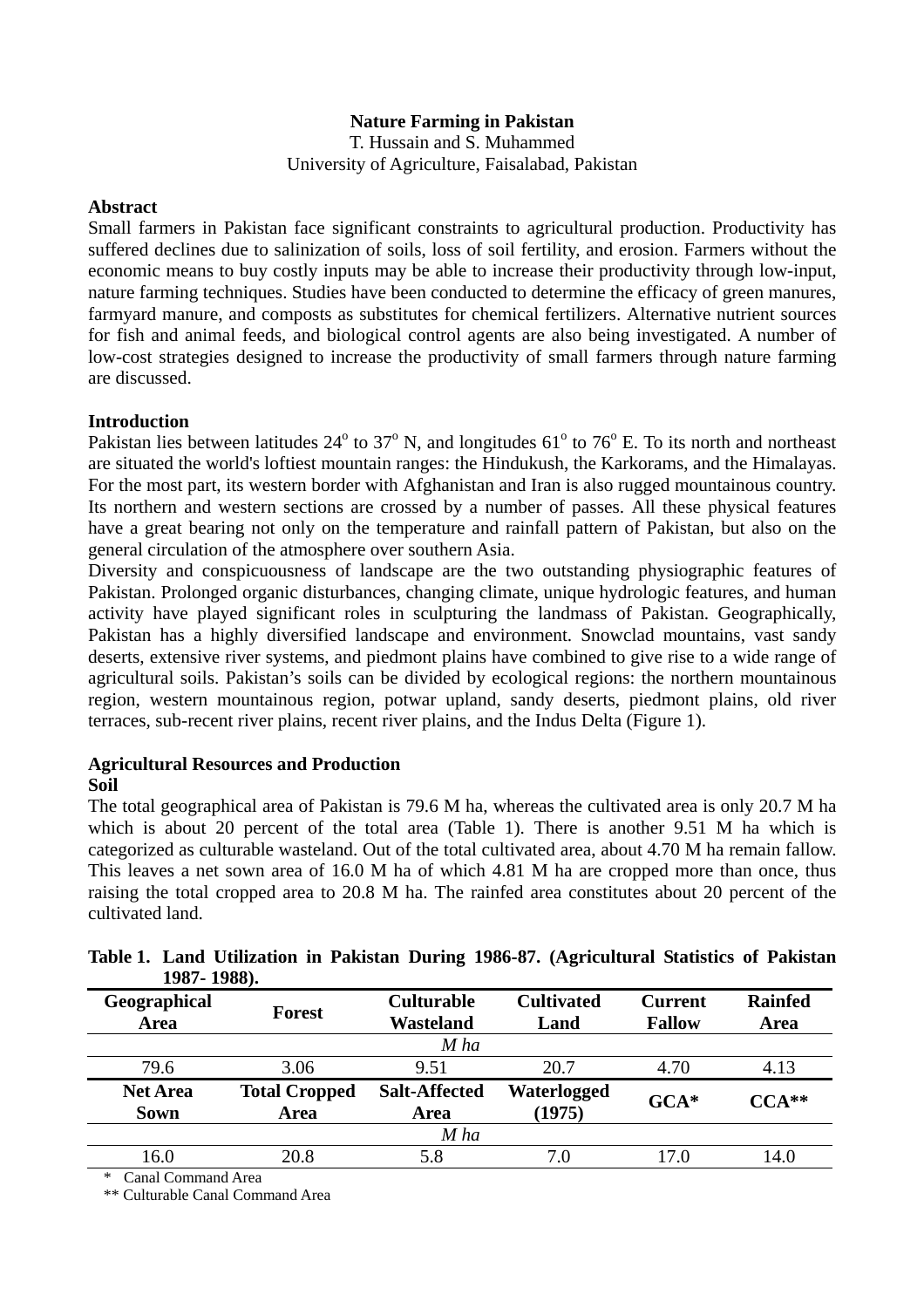

**Figure 1. The Soil Ecological Regions of Pakistan** 

# **Soil Constraints**

**Salinity/Sodicity.** The salt-affected soils in the Indus Plain occur in specific physiographic positions and were formed as a result of a gradual redistribution of salts in the landscape. This process has extended over several thousand years but has been hastened by the rise in the underground water table following the establishment of extensive irrigation systems and the emergence of barriers to natural drainage from railway and road networks. Thus, the rising water table served to intensify an already existing condition. The extent of salt-affected land is shown in Table 2.

|  | Table 2. Extent of Salt-Affected Land in Pakistan. |  |
|--|----------------------------------------------------|--|
|  |                                                    |  |

| Tavit 2. Exitht of Bah-Thittitu Lanu III I ambian. |       |        |                    |                          |  |
|----------------------------------------------------|-------|--------|--------------------|--------------------------|--|
|                                                    | NWFP* | Punjab | <b>Sind</b>        | <b>Total Indus Plain</b> |  |
|                                                    |       |        | 10 <sup>3</sup> ha |                          |  |
| Total CCA <sup>**</sup>                            | 320   | 7890   | 5350               | 13600                    |  |
| Within CCA: Salt-affected area                     | 14    | 1610   | 1530               | 3160                     |  |
| <b>Outside CCA: Salt-affected</b>                  | 502   | 1130   | 1020               | 2650                     |  |
| Total salt-affected area                           | 516   | 2740   | 2550               | 5810                     |  |

\* NWFP: North West Frontier Provinces.

\*\* CCCA: Culturable Canal Command Area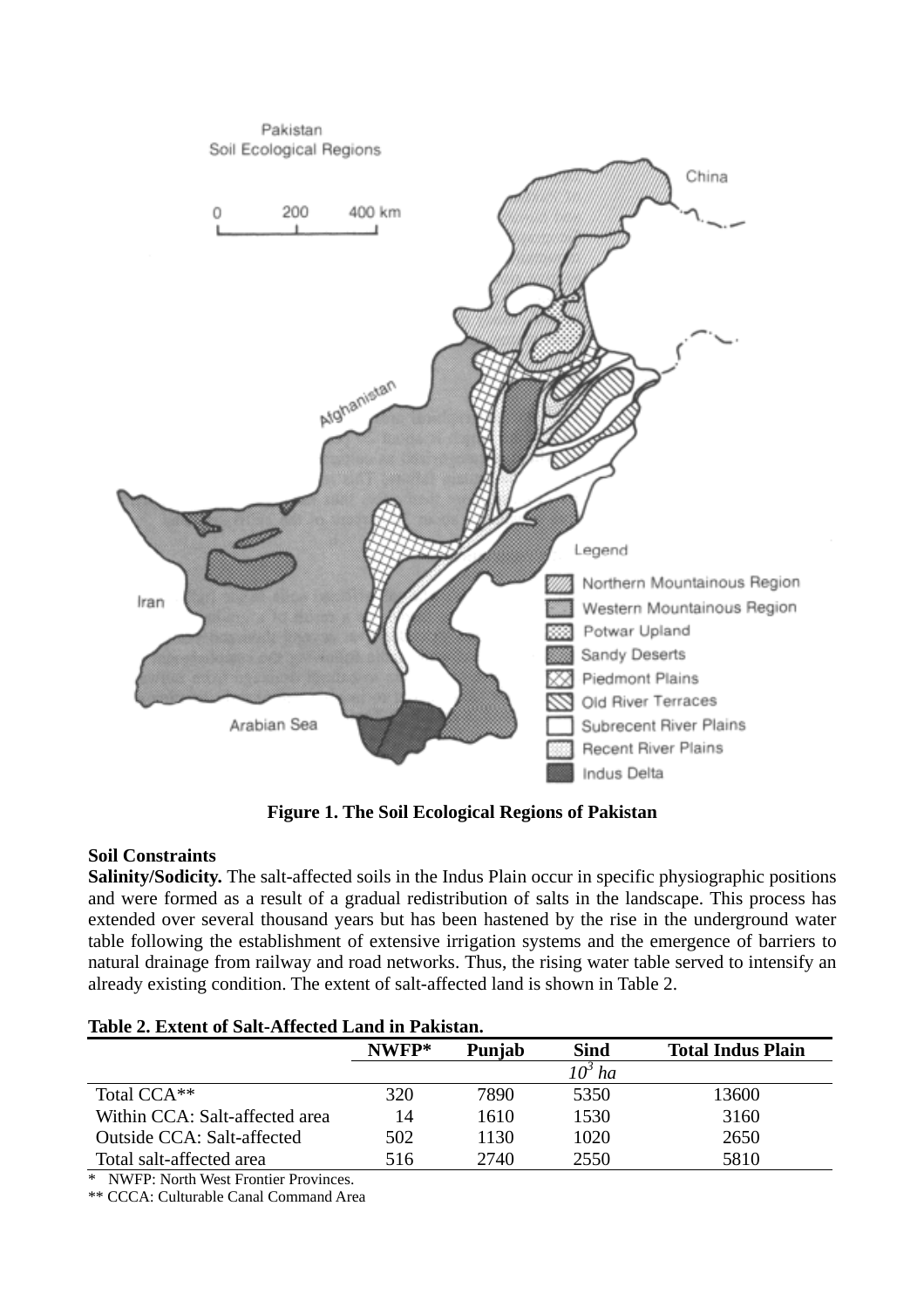**Soil Fertility Problems.** The soils of Pakistan are generally calcareous, with high pH and low organic matter content (1ess than 1 percent), and are known for their high phosphorus fixing capacity. Thousands of fertilizer experiments conducted at research stations, farms, and in the farmers' fields since 1950 have confirmed widespread deficiencies of nitrogen and phosphorus. Still there are some areas, particularly sandy soils and tubewell commands, where crop response to potassium is common. Deficiencies of zinc and iron have been identified in rice and fruit crops.

Soil Erosion. Soil erosion is another important aspect adversely affecting the productivity of our cultivated soils. Water and winds are imperceptibly eroding the upper fertile parts of the cultivated soils. The process of erosion is more active on sloping lands. Estimates by the Punjab Agricultural Economic Information Board indicate that about 1.4 M ha are affected by erosion in the Punjab alone which accounts for 17.7 percent of the total area of 11 affected districts. In the North West Frontier Provinces (NWFP) about 9,400 ha are severely eroded.

# **Irrigation Water**

The development, use, and distribution of the physical resources, namely water and land, have played a major role in the process of agricultural development in Pakistan. Pakistan's agriculture is mostly irrigated. Our surface irrigation system is dependent upon the Indus River and its two tributaries, i.e., the Jehlum and Chenab. The system consists of three storage reservoirs, namely Tarbela, Mangla, and Chashama; 16 barrages, 12 inter-river link canals, two syphons, and 43 main canals. The total length of the canal system is about 50,315 km, with 88,600 outlets. The length of the farm channels and water courses is 1.6 million km. Water flows by gravity from northeast to southwest. Although this is one of the most magnificent irrigation systems in the world, it has problems of transit losses of water from seepage and evaporation which amount to a 40 percent loss from canal headworks to the farmgate. The farmgate availability of canal water is 70 million acre feet (MAF) compared with 98 MAF at the canal head. Another source of irrigation water is ground water which is mostly saline or saline-sodic, but about 40 MAF of good quality water was pumped for irrigation during 1986-87 from 250,000 tubewells.

## **Crop Production**

Agriculture was the dominant sector of the economy after independence in 1947, contributing about 53 percent of the Gross Domestic Product (GDP). Its share of the GDP has inevitably fallen as other economic sectors such as manufacturing, construction, and services, which were rudimentary at the time of independence, were developed on a priority basis. Nevertheless, agriculture continues to remain the single largest sector of the economy. It contributes 26 percent of the GDP and provides employment to over half the country's labor force. Agriculture and agro-based products account for 80 percent of the country's total export earnings and this sector supplies many of the major industries with raw materials. In turn, agriculture consumes 33 percent of the industrial finished goods. Almost 70 percent of the country's population continues to reside in the rural areas.

| $1701$ 00%        |                    |                    |                          |
|-------------------|--------------------|--------------------|--------------------------|
| <b>Crop</b>       | Area               | <b>Production</b>  | <b>Yield</b>             |
|                   | 10 <sup>3</sup> ha | $10^{\circ}$<br>Mg | kg ha                    |
| Wheat             | 7310               | 12700              | 1730                     |
| Rice              | 1960               | 3240               | 1650                     |
| Corn              | 854                | 1130               | 1320                     |
| Millet            | 293                | 135                | 462                      |
| Sorghum           | 320                | 181                | 565                      |
| <b>Barley</b>     | 145                | 112                | 771                      |
| Total Food Grain* | 10900              | 17500              | $\overline{\phantom{0}}$ |

**Table 3. Food Grain Production in Pakistan in 1987-88 (Agricultural Statistics of Pakistan 1987-88).** 

\* Totals may not be precise due to rounding.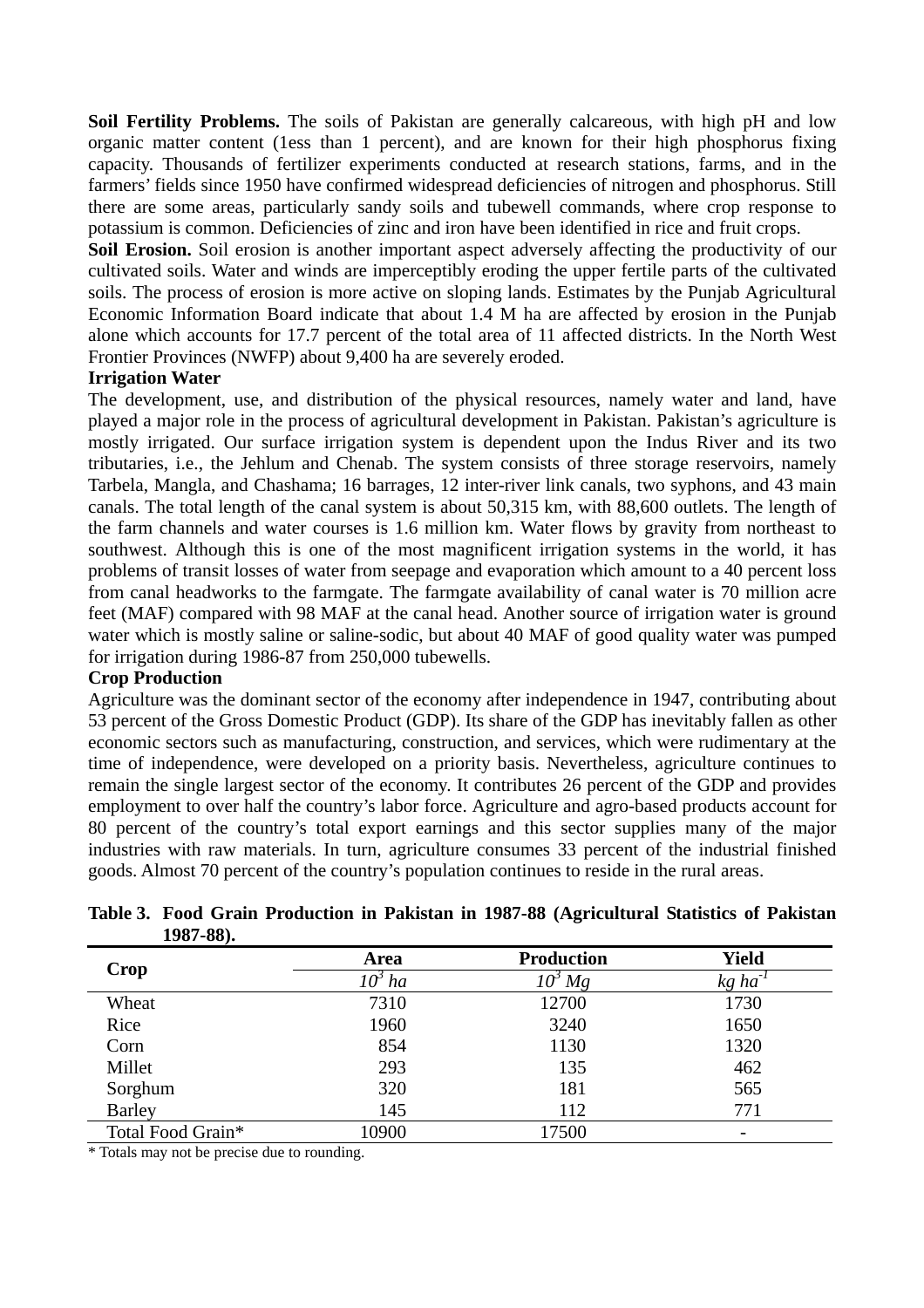The climate of Pakistan is suitable for growing a number of crops such as wheat, rice, millet, corn, sorghum, and barley as food grains (Table 3); sugarcane, cotton, tobacco, jute, and sugarbeet as cash crops; gram, mungbean, mash bean, lentil, peas, and some others as pulses; and rapeseed, mustard, sesamum, groundnut, soybean, sunflower and safflower as edible oilseeds (Table 4). Apart from this a number of fruits including citrus, mango, banana, apple, guava, apricot, peach, pears, plums, grapes, pomegranate, dates, and almonds, and a wide variety of vegetables are also grown (Table 4). Distribution of the cropped area, as recorded in 1986-87, was 56, 16, 7, 2, 2, and 1 percent for food grains, cash crops, pulses, oil seeds, fruits, and vegetables, respectively, with an additional 16 percent for other crops.

| Crop        | Area                  | <b>Production</b>       |
|-------------|-----------------------|-------------------------|
|             | lО <sup>s</sup><br>ha | $l0$ <sup>2</sup><br>Mg |
| Cash crops  | 3470                  | 42200                   |
| Pulses      | 1220                  | 557                     |
| Edible oils | 4000                  | 307                     |
| Fruits      | 427                   | 3590                    |
| Vegetables  | 249                   | 3080                    |

**Table 4. Production of Cash Crops, Pulses, Edible Oils, Fruits and Vegetables in Pakistan in 1986-87 (Agricultural Statistics of Pakistan 1987-88).** 

#### **Livestock Production**

The livestock sector contributes some 31 percent of the agricultural value added. The present role of the livestock sector in the economy of Pakistan reflects the historic role and importance of livestock and their products in the rural economy. The primary purpose of livestock-keeping has been, and largely still is, to supply basic dietary needs to the farm family as well as draft power, with the generation of cash income as a secondary objective. The close integration of the livestock sector with the rural subsistence economy is made possible by strong reliance of livestock on the cultivated regions for crop residues and fodder crops. Rangelands provide the other major source of animal feed. On this basis it has been possible to meet the minimum dietary requirements for animal protein and fats that supplement the cereal staples which have traditionally dominated the diet. The present availability of feed and fodder consists roughly of one-third from crop residues, one-third from grazing, and the remainder from other crop by-products, all expressed in terms of the total digestible nutrients (TDN). Livestock populations in 1976 and 1986 along with inputs and outputs in 1986 appear in Table 5.

| Table 5. Livestock Populations in Pakistan and Production Inputs and Outputs for 1986. |                                   |                   |
|----------------------------------------------------------------------------------------|-----------------------------------|-------------------|
| $N$ ----- $h$                                                                          | $\Gamma_{\alpha\alpha}$ d Intolic | $\Omega$ --4----4 |

|                                                 |      | <b>Number</b> | <b>Animal Units</b> |       | <b>Feed Intake</b> |             | Output               |
|-------------------------------------------------|------|---------------|---------------------|-------|--------------------|-------------|----------------------|
| Livestock                                       | 1976 | 1986*         |                     | TDN** | $DP***$            | <b>Meat</b> | <b>Milk</b>          |
|                                                 |      | 10°           |                     |       | $10^3$ Mg          |             | $10^3$ Mg            |
| Cattle                                          | 14.8 | 17.6          | 16.1                | 18.4  | 1.56               | 340         | 2830                 |
| <b>Buffalo</b>                                  | 10.6 | 15.8          | 15.9                | 20.0  | 1.77               | 270         | 8640                 |
| Goats                                           | 21.7 | 30.3          | 2.87                | 3.33  | 0.27               | 230         | 743                  |
| Sheep                                           | 18.9 | 23.5          | 2.34                | 2.92  | 0.23               | 165         | 30                   |
| Poultry                                         | 32.0 | 137           | 1.20                | 2.71  | 0.39               | 135         | $(8630)^{\text{\#}}$ |
| Others $\overset{\text{\tiny{}{}}}{\leftarrow}$ | 3.66 | 4.60          | 4.60                | 4.37  | 0.33               |             |                      |
| $Total^{\overline{t}$                           |      |               | 43.0                | 51.7  | 4.55               | 1140        | 12200                |

\* TDN: Total digestible nutrients.

\*\* DP: Digestible protein.

\*\*\* Camels horses mules etc.

# Production of eggs (Million).<br>
# All other values reported here are for 1986.<br>
# Totals may not be precise due to rounding.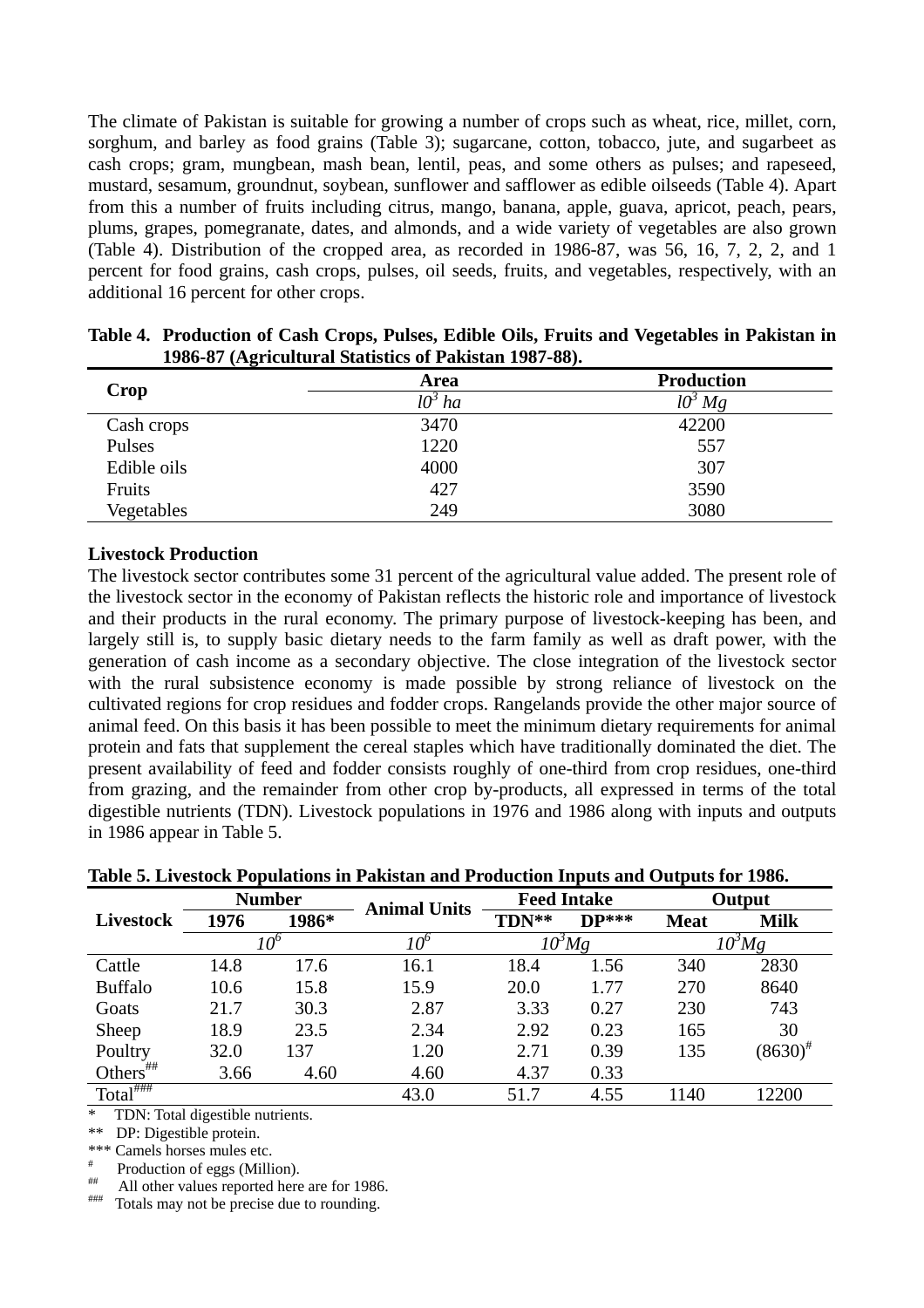At present, the milking animals consume about 38 percent of all the available feed and fodder. Full feeding would require that 55 percent of all feed and fodder would be consumed by dairy animals, furthermore reducing the already meager diet of the other animals. In any case, it is clear that the most efficient way to increase milk production is by providing larger quantities of feed and fodder to the present stock of milking animals. The main problem is limited feed resources and increasing animal numbers. There are about 0.42 million Mg of fish produced in the country. The consumption of fish products is very low in Pakistan, about 1.1 kg per capita annually. This is due partly to the somewhat insular dietary habits of Pakistan and partly to the high price of fish.

## **Forestry**

Together with watersheds and rangelands, forests are a vital component of the ecosystem of the country, As a discipline, forestry is closely interconnected with soil resources, water management, wildlife conservation, and livestock. As little as 5.2 percent of Pakistan's total area (including Azad Kashmir) is forested. However, only about 30 percent of this total is economically utilized while the balance is basically under protective management. Out of the total forest area of 4.85 M ha, 3.30 M ha are state owned and the remaining 1.55 M ha, though mainly managed by forest departments, are privately owned.

The annual per capita domestic energy requirement is equivalent to  $0.4 \text{ m}^3$  of fuelwood. For a population of 98.4 million in 1984-85, the fuelwood requirement was 39.4 million  $m^3$ . Approximately 53 percent of these requirements are being met from such sources as kerosene oil, natural gas, coal, cow dung, and agricultural residues, while the rest are met from fuelwood. Fuelwood consumption in 1984-85 was estimated at 19.7 million  $m^3$ .

## **Farm Business in Pakistan**

Farming in Pakistan is done in a physically demanding environment. This is the case for both irrigated as well as rainfed agriculture. The rural population, labor, and unemployment figures appear in Table 6. The most serious inequities at present exist in the rural areas mainly because of Pakistan's inherited land ownership pattern. About 38 percent of the total cultivated area is operated by 73 percent of the farmers with an average holding of 5 ha or less (Table 7). The remaining 62 percent of the cultivated area is operated by only about 27 percent of the farmers with average size farms of 5 ha or more. The basic inequity among landholders is clearly reflected in the differences in their respective economic and social positions. The larger landowners have ready access to water, credit, fertilizers, and other resources. By comparison a sizable proportion of the small farmers do not have comparable access to credit (Table 8) and are unable to manage inputs efficiently. This results in higher production costs per unit area or per unit of output. The small farmers reap relatively poor yields and receive lower prices in the marketplace for their output than the large farmers. A major part of the products such as milk, meat, vegetables, maize, pulses, and millets are raised by small farmers. However, there are neither officially fixed prices nor any procurement programs for these commodities. As a result, market margins may go as high as 50 to 60 percent as compared with 10 to 15 percent for commodities for which officially fixed prices and procurement programs have been arranged.

| Table 6. Population, Labor and Employment Status in Rural and Urban Areas of Pakistan in |
|------------------------------------------------------------------------------------------|
| 1987-88 (Agricultural Statistics of Pakistan 1987-88)                                    |

| $1207$ 00 $(11)$ interference but into the $1207$ 00 |                     |              |       |  |  |
|------------------------------------------------------|---------------------|--------------|-------|--|--|
|                                                      | <b>Total Number</b> | <b>Rural</b> | Urban |  |  |
|                                                      |                     | י∩י          |       |  |  |
| Population                                           | 84.2                | 60.4         | 23.8  |  |  |
| Labor force                                          | 30.5                | 18.9         | 11.6  |  |  |
| Small livestock holders (landless)                   | 1.5                 |              |       |  |  |
| Landless                                             | 0.5                 |              |       |  |  |
| Population growth rate, %                            | 3.1                 |              |       |  |  |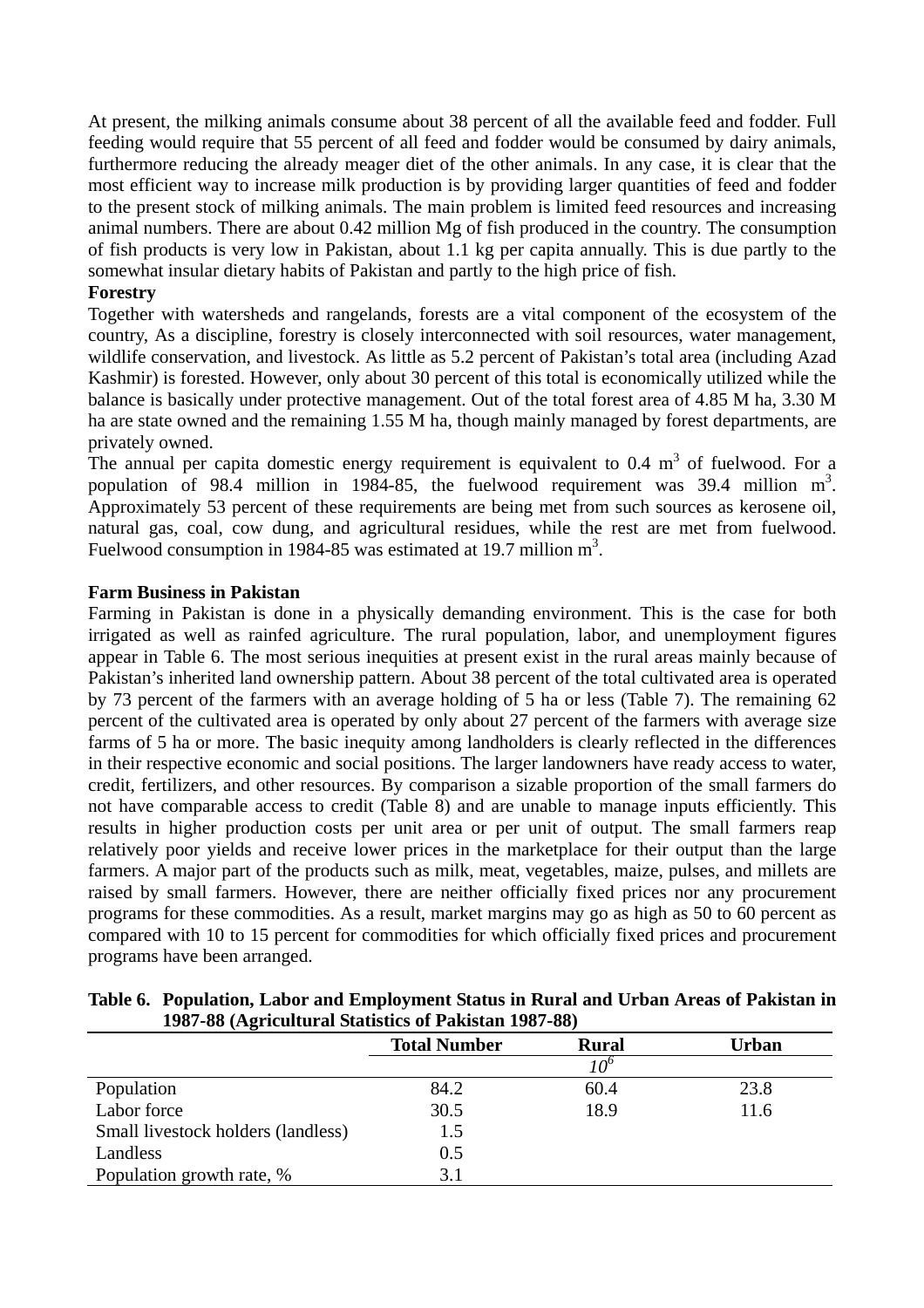| <b>Farm Size</b><br>Ha | <b>Farm Number</b><br>10° | $\frac{6}{6}$ | <b>Farm Area</b><br>M ha | $\frac{0}{0}$ | <b>Cultivated Area</b><br>M ha | $\frac{6}{6}$ |
|------------------------|---------------------------|---------------|--------------------------|---------------|--------------------------------|---------------|
| Under $0.5$            | 0.33                      | 8             | 0.10                     | $N^*$         | 0.09                           | N             |
| $0.5$ to under 1       | 0.37                      | 9             | 0.28                     |               | 0.25                           | 2             |
| 1 to under 2           | 0.69                      | 17            | 0.97                     | 5             | 0.89                           | 6             |
| 2 to under 3           | 0.68                      | 17            | 1.63                     | 9             | 1.51                           | 9             |
| 3 to under 5           | 0.92                      | 23            | 3.57                     | 19            | 3.28                           | 21            |
| 5 to under 10          | 0.71                      | 17            | 4.70                     | 25            | 4.12                           | 26            |
| 10 to under $20$       | 0.26                      | 6             | 3.39                     | 18            | 2.78                           | 17            |
| 20 to under $60$       | 0.10                      | 3             | 2.80                     | 15            | 2.03                           | 13            |
| 60 to above            | 0.01                      | N             | 1.62                     | 8             | 0.92                           | 6             |
| All farms**            | 4.07                      | 100           | 19.1                     | 100           | 15.9                           | 100           |

**Table 7. Number and Area of Private Farms Classified by Size (1980).** 

\* N: Negligible

\*\* Totals may not be precise due to rounding.

**Table 8. Availability of Institutional Credit by Farm Size in the Punjab (Census of Agriculture, 1980).** 

| <b>Farm Size</b> | <b>Total Credit</b> | <b>Loan Size</b> | Index* |
|------------------|---------------------|------------------|--------|
|                  | $\%$                | Rs farm          |        |
| Small            | 3.9                 | 66               | 100    |
| Medium           | 35.4                | 320              | 485    |
| Large            | 60.7                | 3260             | 4930   |

 $\overline{\text{* Small farms}} = 100$ 

# **Constraints of Small Farmers**

A small farmer's ability to raise his productivity and income level is constrained by the following factors:

- 1) **Agronomic-Technological Constraints.** These constraints have to do with the quality of land, including location and soil fertility, amount of water available, cropping practices, incidence of diseases and pests, and limited availability of agricultural technologies adapted to small farm conditions.
- 2) **Economic Constraints.** These have to do with the conditions of markets (prices they receive and pay) and incentives (subsidies and taxes). The small farmer does not have the financial means to make the necessary inputs at the proper times. He is forced to sell a large portion of his output at harvest time and often at low prices to settle his outstanding accounts.
- 3) **Structural-Institutional Constraints.** These include small holdings and their fragmentation, insecurity of tenure, access to extension services, credit, storage facilities, transportation, infrastructure, and unfavorable public policies.
- 4) **Socio-Political Constraints.** Small farmers have no organization and no power to influence governmental policies in their favor. Large farmers and large landlords have major claims to economic and social power and, hence, leadership. Unfortunately, the agriculture-oriented institutions are not structured or organized to accommodate the interests of small farmers. Even those few schemes designed to benefit the small farmers neglect to involve them in either the planning or implementation phases and the program usually fails.

Under the above mentioned unfavorable farming infrastructure, a revolution in agricultural production is only possible if low external input technologies for crop and livestock production are developed with the small farmer as the principal recipient, although large farmers would also benefit. The proposed strategy demands an interdisciplinary approach by the scientists of various agricultural fields.

The principal theme behind the strategy is the concept of nature farming which is a system of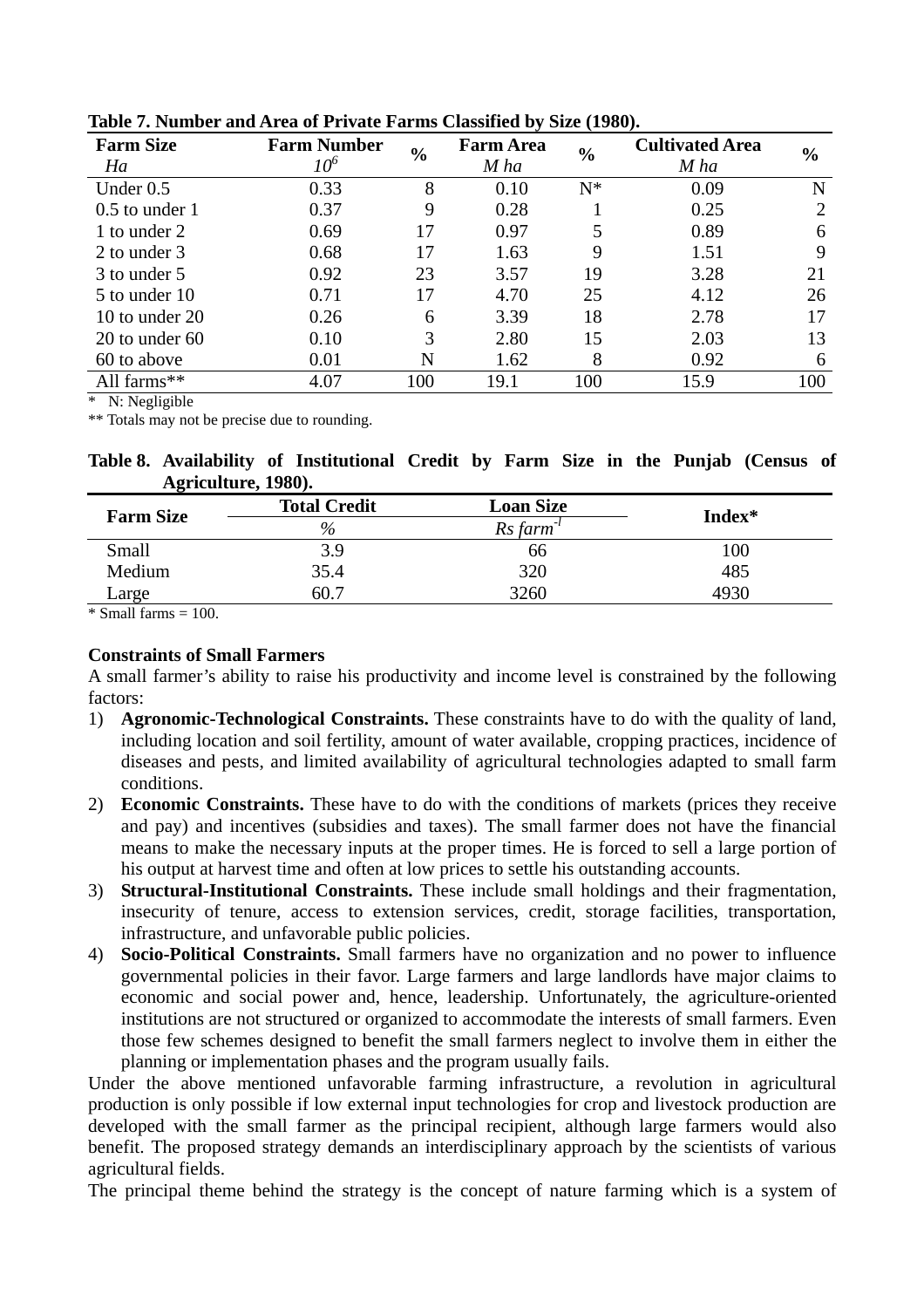practicing maximum agricultural production, making the best possible use of the natural agroecosystem and environment. In this system the fertility is restored by using farmyard manures (FYM), composts, green manures, industrial wastes, and other plant nutrient sources. Plant diseases are controlled through the genetic diversity of the cropping system, spraying of extracts of indigenous plants, allelopathy, and other natural controls. This system encourages farmers to make the best use of all crops and livestock products and their natural interdependence. It also encourages us to explore fully the agricultural potential of an environment with minimum use of external and costly inputs. Although many farmers claim to have practiced some of the techniques used in nature farming, few if any have followed a holistic approach to nature farming.

## **Nature Farming**

Some of the work done in Pakistan on aspects of nature farming is as follows:

#### **Replacement of Chemical Fertilizers with Biofertilizers**

Green manures when integrated with chemical fertilizers can increase N use efficiency and the yields of rice and wheat (Tables 9, 10). A number of green manures like *Sesbania aculeata* (cannabina), *Sesbania rostrata*, *Crotalaria juncea* (sunnhemp), *Cyamopsis tetragonoloba* (guar), *Leptochloa fusca* (Kallar grass), *Cajanus cajan* (pigeon pea), and *Pennisetum typhoides* (pearl millet) are being evaluated as substitutes for chemical fertilizers. It has been found that 60 to 70 kg N ha-1 can be replaced by green manuring of *S. aculeata* and *S. rostrata*.

|                                                            | Chenneal I et ampels (1 april 1700), Lana, 1700). |                   |                       |                      |
|------------------------------------------------------------|---------------------------------------------------|-------------------|-----------------------|----------------------|
|                                                            | <b>Paddy Yield*</b>                               |                   |                       | <b>Wheat Yield**</b> |
| <b>Treatment</b>                                           | 1985                                              | 1986              | 1985-86               | 1986-87              |
|                                                            | $Mg$ ha <sup>-1</sup>                             |                   | $Mg$ ha <sup>-1</sup> |                      |
| Check                                                      | $3.96c***$                                        | 3.40c             | 3.58d                 | 3.27c                |
| $PI^{****}$                                                | 5.29b                                             | 4.50 <sub>b</sub> | 5.22c                 | 3.96 <sub>b</sub>    |
| S. aculeate $+PU$                                          | 5.19b                                             | 5.23ab            | 5.91c                 | 4.56a                |
| S. rostrata + $PU$                                         | 5.56a                                             | 5.60ab            | 4.37bc                | 4.40a                |
| $FYM + PU$                                                 | 5.14b                                             | 4.78b             | 4.74ab                | 4.37a                |
| $Sunnhemp + PU$                                            |                                                   | 5.88a             |                       | 4.20ab               |
| Guara + $PU$                                               |                                                   | 5.53ab            |                       | 5.50a                |
| $Rice = KS-282$ , Wheat = Pak-81, Soil (Typic Camborthids) |                                                   |                   |                       |                      |

|  |  |  |  |                                                |  | Table 9. Grain Yield of Rice and Wheat as Affected by Green Manure Replacement of |  |
|--|--|--|--|------------------------------------------------|--|-----------------------------------------------------------------------------------|--|
|  |  |  |  | Chemical Fertilizers (Nabi, 1985; Zaka, 1986). |  |                                                                                   |  |

 $87$  kg N ha<sup>-1</sup>

\*\*  $116$  kg N ha<sup>-1</sup>.

\*\*\* Column values followed by the same letter are not significantly different at the 5% Probability level. \*\*\*\* PU, prilled urea.

# **Table 10. Grain Yield of Rice as Affected by Green Manure/FYM Replacement of Chemical Fertilizers (Sadoki Farm – NARC, 1988).**

| <b>Treatments</b>            | <b>N</b> Rate         | <b>Grain Yield</b>    |
|------------------------------|-----------------------|-----------------------|
|                              | $kg$ ha <sup>-1</sup> | $Mg$ ha <sup>-1</sup> |
| Check                        |                       | 3.92                  |
| $AS^*$                       | 90                    | 6.68                  |
| $AS + S$ . aculeata          | 90                    | 7.88                  |
| $AS + Straw (10 Mg ha-1)$    | 90                    | 7.21                  |
| $AS + FYM (10 Mg ha-1)$      | 90                    | 7.71                  |
| $PU^*$                       | 90                    | 6.33                  |
| $PU + S$ , aculeata          | 90                    | 7.38                  |
| $PU + Straw (10 Mg ha^{-1})$ | 90                    | 6.75                  |
| $PU + FYM (10 Mg ha^{-1})$   | 90                    | 7.08                  |

\* AS, ammonium sulfate. \*\* PU, prilled urea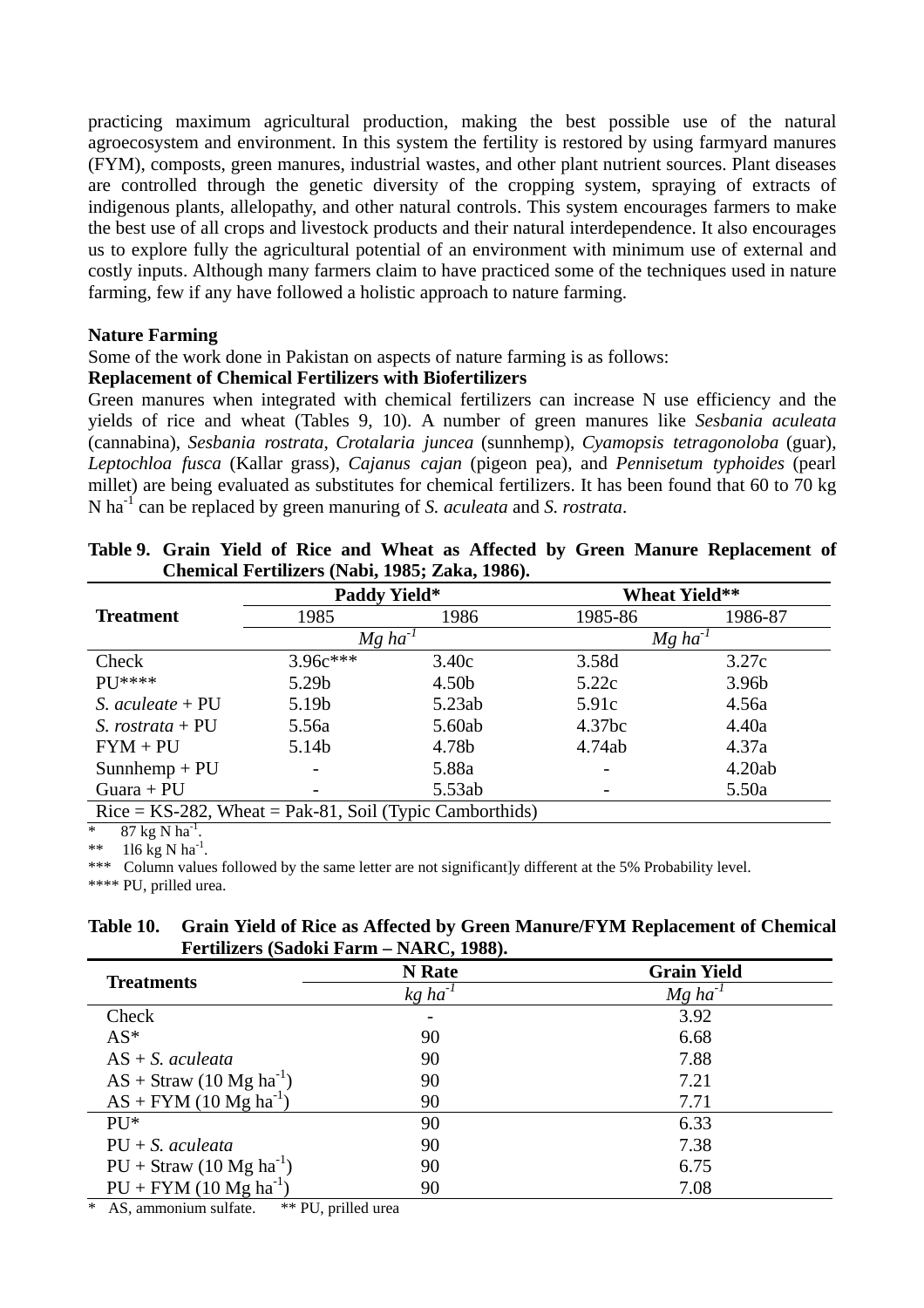Farmyard manure (FYM) and composts are good substitutes for chemical fertilizers. There is a tremendous potential for producing greater amounts of FYM. The statistics indicate that the annual production of N,  $P_2O_5$  and  $K_2O$  from animal manures is 1.75, 0.688, and 1.80 million Mg, respectively. These figures are actually greater than the annual chemical fertilizer consumption of these same nutrients which is estimated at 1.33, 0.409, and 1.78 million Mg, respectively (Table 11). In experiments where FYM was applied in lieu of chemical fertilizers, it was found that  $5 \text{ Mg} \text{ ha}^{-1}$ of FYM can replace 60 kg N, 40 kg  $P_2O_5$  and 30 kg  $K_2O$  (Table 12).

|             |      |          | <b>Consumption</b> | <b>Production</b> | Importation     |      |     |  |
|-------------|------|----------|--------------------|-------------------|-----------------|------|-----|--|
| <b>Year</b> | N    | $P_2O_5$ | $K_2O$             | <b>Total</b>      | <b>Increase</b> |      |     |  |
|             |      |          | Mg                 |                   | %               |      | Mg  |  |
| 1970-71     | 252  | 30.5     | 1.2                | 283               |                 | 133  | 151 |  |
| 1975-76     | 445  | 102      | 2.8                | 551               | 94.4            | 327  | 182 |  |
| 1980-81     | 843  | 227      | 9.6                | 1080              | 96.0            | 640  | 574 |  |
| 1985-86     | 1130 | 350      | 33.2               | 1510              | 40.0            | 1130 | 331 |  |
| 1986-87     | 1330 | 409      | 42.6               | 1780              | 18.0            | 1210 | 522 |  |

| Table 11. Increase in Fertilizer Consumption, Production, and Importation in Pakistan |
|---------------------------------------------------------------------------------------|
| Since 1970-71. (Pakistan Economic Survey 1987-88).                                    |

| Table 12. Replacement of Chemical Fertilizers by FYM for Rice and Wheat in a Ustalfic |
|---------------------------------------------------------------------------------------|
| Haplargid (Zaki, 1989).                                                               |

| <b>Treatment</b>                          | <b>Rice Yield</b>  | <b>Wheat Yield</b>    |
|-------------------------------------------|--------------------|-----------------------|
| $N-P_2O_5-K_2O$                           | <b>Cv. Bas-370</b> | <b>Cv. Pak-91</b>     |
| $kg$ ha $^{-1}$                           |                    | $Mg$ ha <sup>-1</sup> |
| $0 - 0 - 0$                               | $1.64e*$           | 3.20f                 |
| $120 - 0 - 0$                             | 1.94e              | 3.58e                 |
| $120 - 80 - 0$                            | 3.36bc             | 4.57b                 |
| $120 - 0 - 60$                            | 3.00d              | 3.68d                 |
| $0 - 60 - 80$                             | 3.01cd             | 3.78c                 |
| 120-60-80                                 | 3.50 <sub>b</sub>  | 4.72a                 |
| 120-80-60 + FYM (10 Mg ha <sup>-1</sup> ) | 4.15a              | 4.83a                 |
| 60-40-30 + FYM (5 Mg $ha^{-1}$ )          | 4.41a              | 4.57a                 |
| $FYM (10 Mg ha^{-1})$                     | 4.42b              | 4.08bc                |

\* Column values followed by the same letter are not significantly different at the 5% Probability level.

#### **Replacement of Chemical Amendments by Physical and Biological Treatments**

Studies were conducted on the reclamation of coarse-textured, saline-sodic soil with rice cropping. The yield of rice was significantly higher where subsoiling was done compared with the application of gypsum.

#### **Replacement of Maize Grain with Manure-Molasses Silage**

This was done for feeding broiler chicks with regard to weight gain, feed consumption, feed efficiency, and cost of production. The rations containing 12.5 percent dried cattle manure-molasses silage in place of maize grain, on a protein basis, resulted in higher weight gain and net returns (Table 13). Further increase in the percentage of manure caused a reduction in live weight.

#### **Replacement of Commercial Fish Feed with Poultry Droppings**

Results have shown that 43.2, 41.4, and 1.9 percent higher fish yields were obtained when broiler manure, layer manure, and cow manure were used in place of commercial fish feed (Table 14).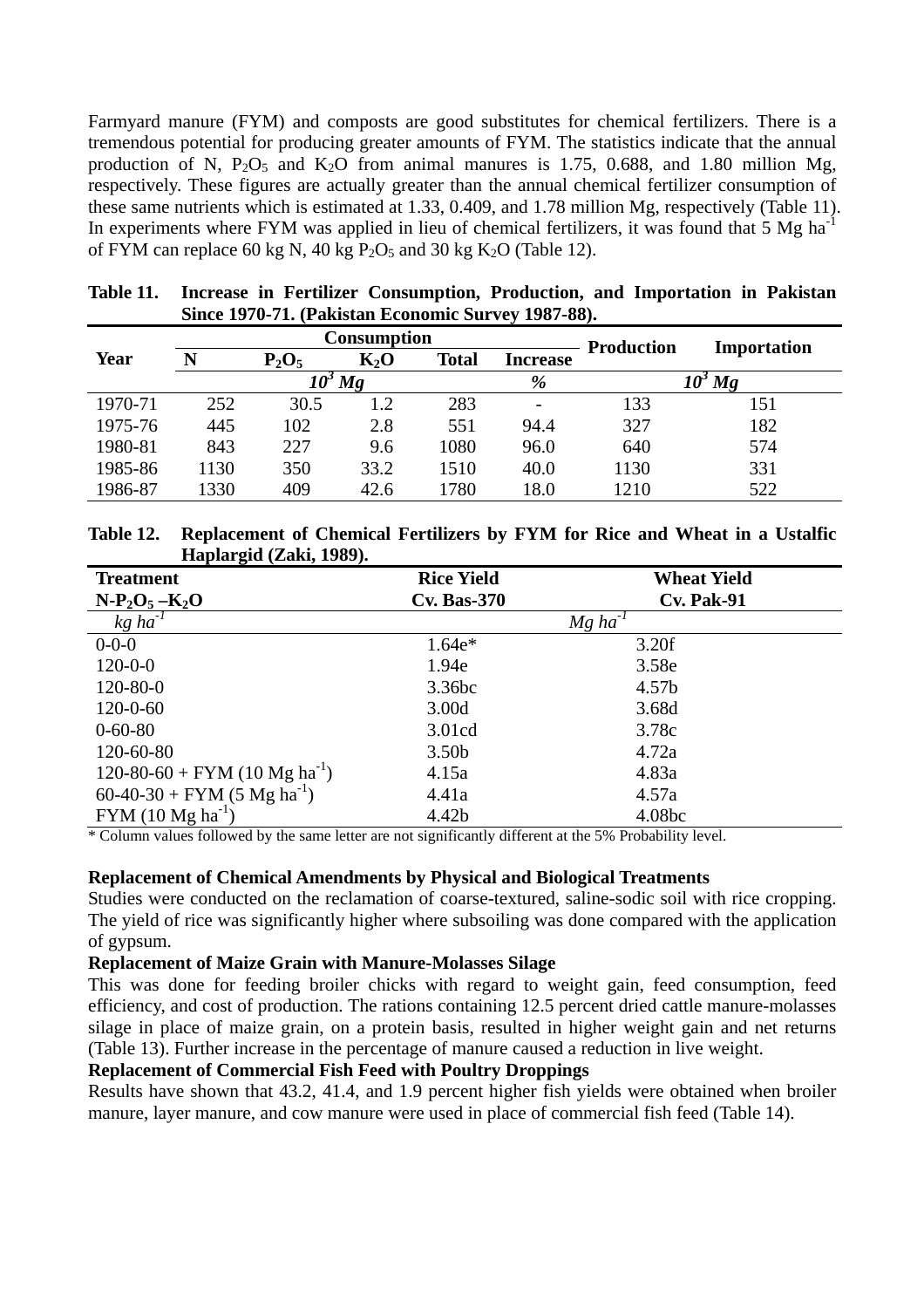| <b>Ration</b>           | Avg. Wt. Grain/<br><b>Bird</b> | <b>Avg. Feed Consumed/</b><br><b>Bird</b> | Avg. Feed/<br>Bird Wt. | Cost of<br>Feed | Cost of<br>Prod. |
|-------------------------|--------------------------------|-------------------------------------------|------------------------|-----------------|------------------|
|                         |                                |                                           | g g                    | $Rs\, kg^{-1}$  | Rs               |
| Maize gram              | 1470                           | 3240                                      | 2.21                   | 3.47            | 7.68             |
| Manure<br>silage, 12.5% | 1530                           | 3700                                      | 2.41                   | 3.23            | 7.80             |
| Manure<br>silage, $25%$ | 1460                           | 3700                                      | 2.53                   | 2.90            | 7.37             |

**Table 13. Replacement of Maize Grain with Manure - Molasses Silage for Broiler Chicks (Ali, 1987).** 

#### **Table 14. Fish Yields Obtained from Replacement of Commercial Fish Feed with Poultry Manure and Cow Manure (Javaid, 1989).**

| <b>Treatments</b>                                | <b>Broiler</b><br><b>Manure</b> | <b>Laver</b><br><b>Manure</b> | Cow<br><b>Manure</b> | Commercial<br><b>Fish Feed</b> | <b>Control</b>           |
|--------------------------------------------------|---------------------------------|-------------------------------|----------------------|--------------------------------|--------------------------|
| % N                                              | 4.60                            | 3.84                          | 1.48                 | 4.80                           | $\overline{\phantom{a}}$ |
| $\%$ P                                           | 1.62                            | 1.84                          | 1.08                 | 2.85                           | $\overline{\phantom{a}}$ |
| % K                                              | 1.32                            | 1.20                          | 1.27                 | 0.98                           | $\overline{\phantom{m}}$ |
| Fish yield, kg ha <sup>-1</sup> yr <sup>-1</sup> | 5060a*                          | 4880b                         | 2930c                | 2870d                          | 767                      |

\* Row values followed by the same letter are not significantly different at the 5% probability level.

## **Studies on Plant Derived Pesticides**

Extracts of indigenous plants such as neem (*Azedirachta indica*) are being evaluated as biological control agents. They are using different mixtures of different crop species or varieties which could buffer against disease losses by delaying the onset of the disease, reducing spore dissemination, or modifying conditions such as humidity, light, temperature, and air movement. They are also interested in some of the associated plants which can function as repellents, antifeedants, growth disrupters, or toxicants in an effort to avoid using poisonous chemicals which can kill beneficial insects, natural predators, and soil microorganisms.

## **Other Strategies to Strengthen Natural Farming in Pakistan**

Agriculture in developing countries has to function under a wide range of conditions and, consequently, must use a number of different strategies. Diversity is very important for the farm unit to ensure the best possible use of internal and external factors like climate, soil conditions, markets, communications, capital, labor, and time.

The following measures can certainly help the economic revival of the small farmer as well as help to sustain agricultural productivity through nature farming:

- 1) Development of local agricultural technologies suitable for small farms based on local natural resources, climate, landscape, soil, water, indigenous vegetation, and animals and human resources such as labor, experience, and skills. The use of external inputs such as commercial fertilizers and pesticides should be minimized as far as possible for economic reasons in order to satisfy criteria of ecological sustainability, and to enhance the health and independence of the farmers. Indigenous knowledge of the agroecological system, traditional methods of agriculture, and local forms of farmers' organizations are the starting points from which new technologies based on scientific insights and experiences in comparable situations can be developed.
- 2) Adoption of high value and short duration crops like vegetables, fruits, and edible oils.
- 3) Adoption of agroforestry so as to integrate trees into cultivated fields or farming systems to improve soil fertility and microclimate, to prevent soil erosion and produce fuelwood, timber, fodder, or edible products.